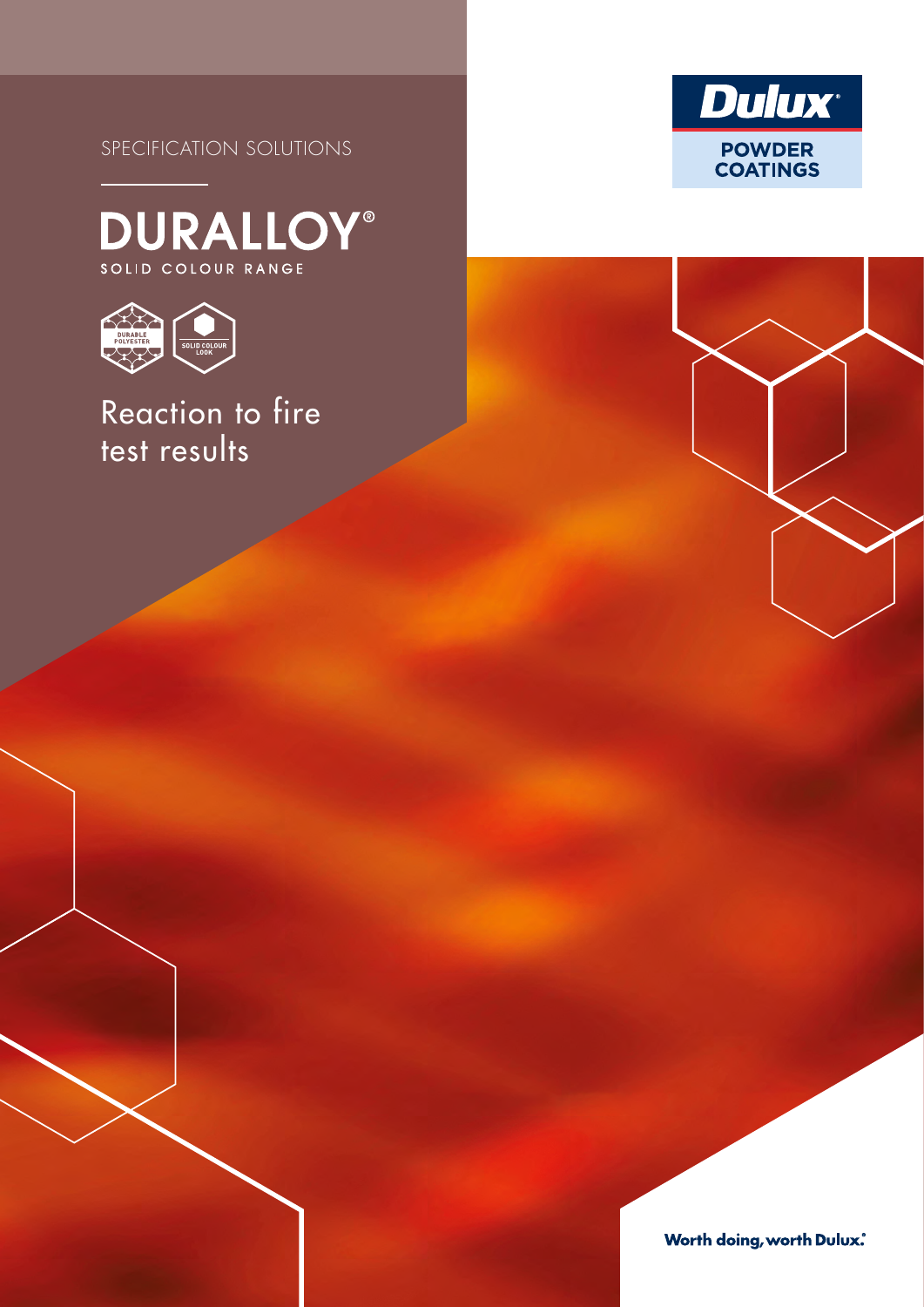# **Worth doing, worth Dulux.® DURALLOY®** SOLID COLOUR RANGE

Two industry standard 'reaction-to-fire' tests have been carried out for the Dulux Duralloy solid colour powder coat range in accordance with the Australian and New Zealand building codes to determine the Group Number Classification, Spread of Flame and Smoke Developed Indices.



# Test results

| Industry Standard: AS/NZS1530.3-1999                                                                                                                                             |                                                                                                                                                                                                                                                                                                                                                                                                                             |                                                                                                                                                                                       |                                                                                    |  |  |
|----------------------------------------------------------------------------------------------------------------------------------------------------------------------------------|-----------------------------------------------------------------------------------------------------------------------------------------------------------------------------------------------------------------------------------------------------------------------------------------------------------------------------------------------------------------------------------------------------------------------------|---------------------------------------------------------------------------------------------------------------------------------------------------------------------------------------|------------------------------------------------------------------------------------|--|--|
| Methods for fire tests on building materials, components and structures Part 3:<br>Simultaneous determination of ignitability, flame propagation, heat release and smoke release |                                                                                                                                                                                                                                                                                                                                                                                                                             |                                                                                                                                                                                       |                                                                                    |  |  |
| Standard                                                                                                                                                                         | spread of it. These include:                                                                                                                                                                                                                                                                                                                                                                                                | This Standard sets out a test method for<br>the assessment of building materials and<br>components to measure their behaviour and<br>contribution to the progress of fire and further | (a) their tendency to propagate flame; and<br>(b) their tendency to release smoke. |  |  |
| Purpose                                                                                                                                                                          | Dulux Powder Coatings has undertaken independent testing in accordance with AS/NZS 1530.3-1999 to<br>allow consumers and/or regulatory bodies to determine the suitability of its architectural grade coating systems<br>for aluminium coated extrusions, sheets, claddings, fixings, components, etc with regards to the fire hazard of<br>the coating.                                                                    |                                                                                                                                                                                       |                                                                                    |  |  |
|                                                                                                                                                                                  | The test results outlined below are specific to Dulux Duralloy solid colour durable polyester architectural grade<br>powder coat finishes.                                                                                                                                                                                                                                                                                  |                                                                                                                                                                                       |                                                                                    |  |  |
| Regulatory Indices                                                                                                                                                               | Index                                                                                                                                                                                                                                                                                                                                                                                                                       | Spread of Flame Index                                                                                                                                                                 | Smoke Developed Index                                                              |  |  |
|                                                                                                                                                                                  | Range                                                                                                                                                                                                                                                                                                                                                                                                                       | $[O-1O]$                                                                                                                                                                              | $(O-1O)$                                                                           |  |  |
|                                                                                                                                                                                  | Score                                                                                                                                                                                                                                                                                                                                                                                                                       | $\circ$                                                                                                                                                                               | 3                                                                                  |  |  |
| Results Analysis                                                                                                                                                                 | According to NCC (National Construction Code) volume one specification C1.9 e (v) of the Building<br>Code of Australia (BCA) 2019, Duralloy solid colour range may be used wherever a non-combustible<br>material is required on pre-finished or powder coated metal sheeting having a combustible surface finish<br>not exceeding 1 mm thickness and where the Spread-of-Flame Index of the product is not greater than 0. |                                                                                                                                                                                       |                                                                                    |  |  |
|                                                                                                                                                                                  | The specimen was tested on a Group 4 (least reactive) substrate as specified by Clause 4.4.3 of<br>AS1530.3:1999. These results only apply to any substrate in the same group or a less reactive material.                                                                                                                                                                                                                  |                                                                                                                                                                                       |                                                                                    |  |  |
|                                                                                                                                                                                  | The results of this fire test may be used to directly assess fire hazard, but it should be recognized that a<br>single test method will not provide a full assessment of fire hazard under all fire conditions.                                                                                                                                                                                                             |                                                                                                                                                                                       |                                                                                    |  |  |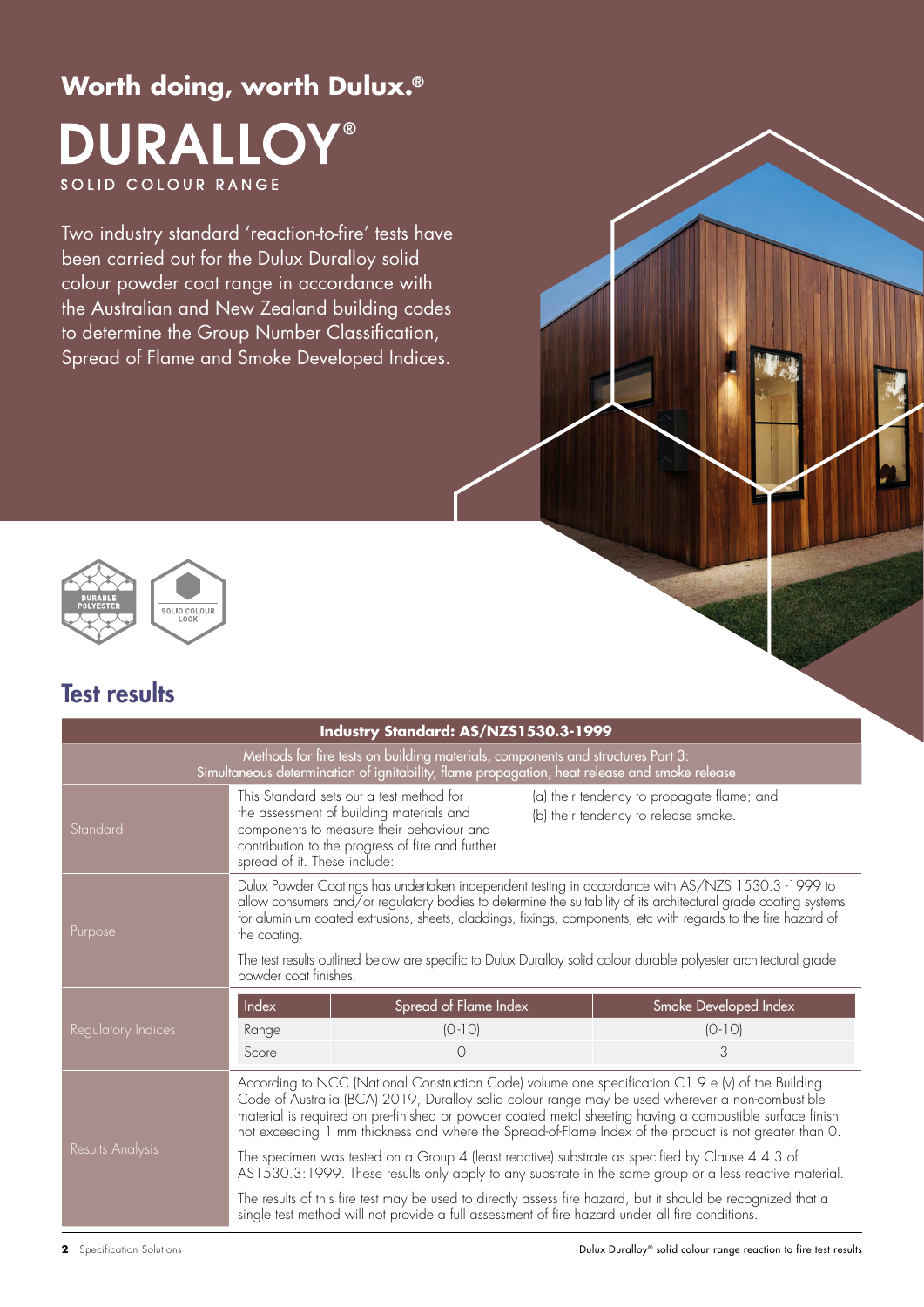| Industry Standard: ISO 5660 Parts 1 and 2 |                                                                                                                                                                                                                                                                                                                                                                                                           |                                                                                                                                                                                                                                    |  |  |  |
|-------------------------------------------|-----------------------------------------------------------------------------------------------------------------------------------------------------------------------------------------------------------------------------------------------------------------------------------------------------------------------------------------------------------------------------------------------------------|------------------------------------------------------------------------------------------------------------------------------------------------------------------------------------------------------------------------------------|--|--|--|
|                                           | Determination of Fire Hazard Properties - Wall & Ceiling linings                                                                                                                                                                                                                                                                                                                                          |                                                                                                                                                                                                                                    |  |  |  |
| Standard                                  | The Standard sets out procedures for the<br>assessment of wall & ceiling linings to provide<br>means for the determination of a Group Number<br>Classification according to:                                                                                                                                                                                                                              | (a) their tendency to ignite;<br>(b) their tendency to release heat once ignition<br>has occurred:<br>(c) their tendency to cause flashover;<br>(d) their tendency to release smoke; and<br>(e) their contribution to fire growth. |  |  |  |
|                                           | Dulux Powder Coatings has undertaken independent testing to determine the Group Number Classification                                                                                                                                                                                                                                                                                                     |                                                                                                                                                                                                                                    |  |  |  |
| Purpose                                   | Group Number Classification in accordance with the New Zealand Building Code<br>Calculations were carried out according to NZBC Verification Method C/VM2 Appendix A.<br>The classification for the sample is given in the table below.                                                                                                                                                                   |                                                                                                                                                                                                                                    |  |  |  |
|                                           | Group Number Classification in accordance with NCC Australia<br>Calculations were carried out according to AS5637.1:2015. The Group Number Classification and<br>Average Smoke Extinction Area for the sample is given in the table below.                                                                                                                                                                |                                                                                                                                                                                                                                    |  |  |  |
|                                           | Determination of Fire Hazard Properties<br>The specimen was deemed suitable for testing in accordance with AS 5637.1:2015 and testing was<br>performed in accordance with ISO 5660 for the purposes of Group Number Classification as specified<br>in the NCC volume one specification C1.10 C (viii) of the Building Code of Australia (BCA) 2019 for the<br>classification of wall and ceiling linings. |                                                                                                                                                                                                                                    |  |  |  |
| Results Analysis                          | <b>Building Code Document</b>                                                                                                                                                                                                                                                                                                                                                                             | <b>Group Number Classification</b>                                                                                                                                                                                                 |  |  |  |
|                                           | NZBC Verification Method C/VM2 Appendix A:<br>Establishing Group Numbers for lining materials                                                                                                                                                                                                                                                                                                             | $1-S$                                                                                                                                                                                                                              |  |  |  |
|                                           | NCC Volume One Specification C1.10 C (viii)<br>determined in accordance with AS 5637.1:2015                                                                                                                                                                                                                                                                                                               | The average specific extinction area was<br>less than the $250 \text{ m}^2/\text{kg}$ limit                                                                                                                                        |  |  |  |
|                                           | Group 1 is the highest (best) classification and Group 4 is the poorest performing classification.                                                                                                                                                                                                                                                                                                        |                                                                                                                                                                                                                                    |  |  |  |
|                                           | The tests conducted according to the BCA assess the contribution that surface finishes make to the spread<br>of fire and smoke to ensure that the building is protected from the spread of fire and smoke to allow<br>sufficient time for the orderly evacuation of the building in an emergency.                                                                                                         |                                                                                                                                                                                                                                    |  |  |  |

# Further information

### Detailed reports

For a copy of the detailed independent test results for the Duralloy solid colour powder coat range referred to in this document please contact your Dulux representative or call our Advice Line refering to the reports below.

|                  | AS/NZS1530.3-1999                                                     | $\,$ ISO 5660 Parts 1 and 2 $\,$                 |
|------------------|-----------------------------------------------------------------------|--------------------------------------------------|
| Report Reference | AWTA Limited Product testing - Report No.<br>20-006651 (January 2021) | BRANZ – Report No.<br>FH 5532-002 ISSUE 3 (2020) |

### **Standards**

For copies of the standards referenced in this document please refer to:.

|                     | AS/NZS1530.3-1999                                                                 | <b>ISO 5660 Parts 1 and 2</b>                                            |
|---------------------|-----------------------------------------------------------------------------------|--------------------------------------------------------------------------|
| Standards Reference | To access AS/NZS1530.3-1999 visit<br>Australian or New Zealand Standards websites | To access ISO 5660 visit<br>Australian or New Zealand Standards websites |

### Other Dulux reaction to fire test results

For other Dulux Architectural Powder coat range test reports for reaction to fire visit:

Australia: **[duluxpowders.com.au/specifications](http://duluxpowders.com.au/specifications)** or call 13 24 99 New Zealand: **[duluxpowders.co.nz/specifications](http://duluxpowders.co.nz/specifications)** or call 0800 800 975